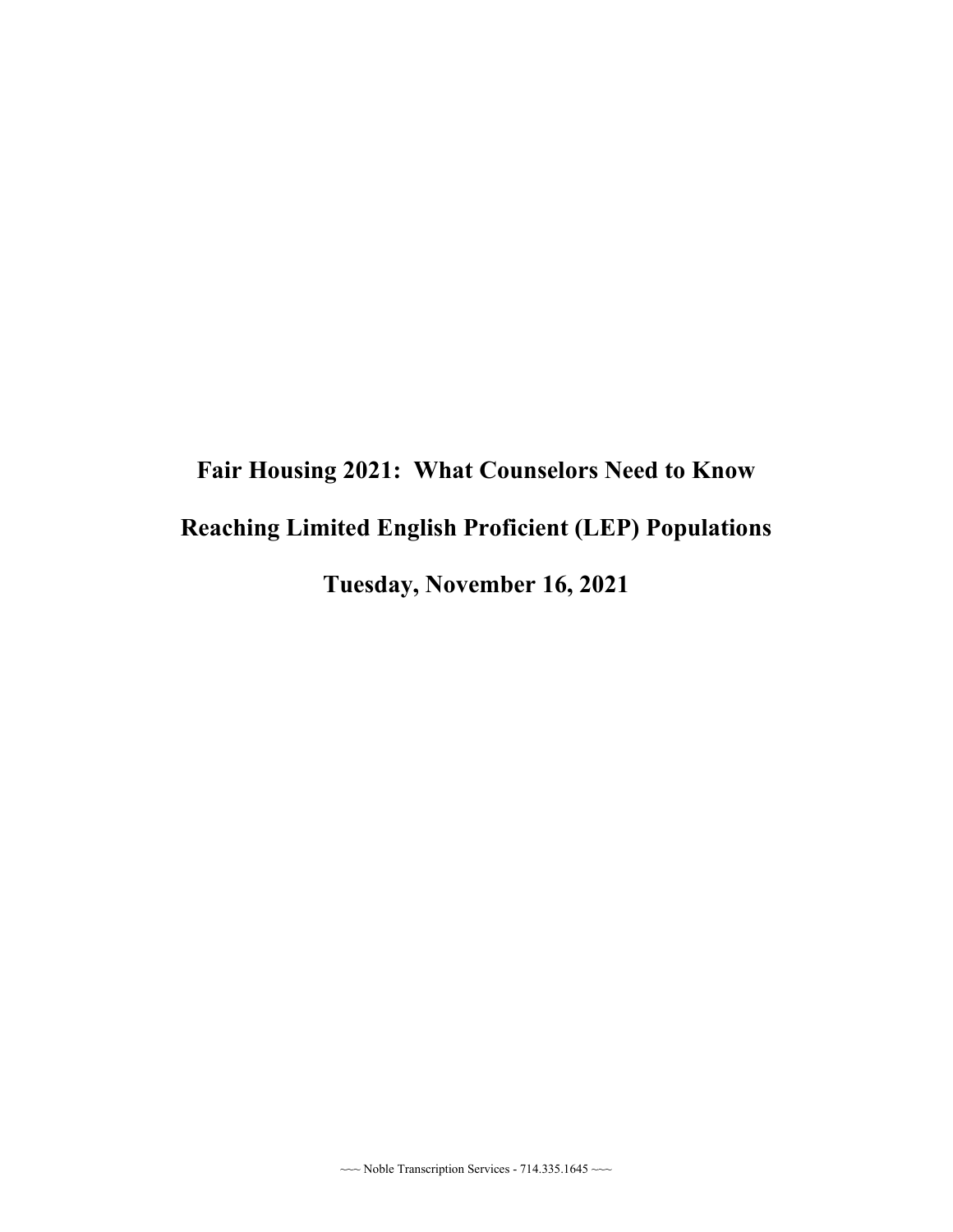Shawna LaRue Moraille: Hi. Welcome back everyone. This is Shawna LaRue Moraille from ICF and we're delighted that you're here for the third session of today, which is "Reaching Limited English Populations." And this is the Fair Housing 2021 Conference: What Do Housing Counselors Need To Know.

 us know if you need anything. We have a support team here. And then also, if you have any So just a couple of reminders. We have you join us on listen only. We are able to chat with you, to answer any technical questions you might have about the software through the chat box. Let content-related questions about limited English proficiency, please go ahead and use the question-and-answer box. And we've already been lurking on Whova and there's at least one question I know that was brought to our attention that we'll answer there. But later, if we don't answer all your questions, we'll keep it going on Whova.

So I wanted to start first with a polling question meant to meter, and we'll go ahead and pop that into the chat box for you so you have the direct link. But you can use your browser to join another link or you could also go into menti.com and you will see here the code at the top is 34596416 and you only need that if you just type in menti.com. Again, we'll put the actual link for you to go to the correct site.

So I see most of you are clicking the heart button so we know that you're here. We really think Nelson, your presenter today -- we really wanted to find out a little bit more about you and what your experiences with serving limited English proficient populations. So it seems like most of you have logged in so I'm going to advance us here.

 you and if -- you might be here because you need a refresher and we're really glad that you're Fair Housing, equal opportunity -- there's great resources on LEP.gov that Nelson will go over. So we really want to know what your experiences related to serving those who are limited English proficient, so you may be incredibly experienced, you might be experienced. Maybe you're not very experienced. And again, our presenter is going to walk through all the basics with here for that. There's been a lot of resources that both HUD, the Office of Housing Counseling, So lot's of things that even if you are experienced but need these more recent resources, you can get them all here, so okay.

 Great. Okay. You can keep voting on Mentimeter, but I'm going to go ahead and cover our agenda today. So we are going to talk about who are those who are limited English proficient. We're going to talk about responsibilities and tips for housing counselling agencies. We do have another Mentimeter question at the end that is a quiz, so you need to hang on our every word today. And then we have always some resources and then finally, as time permits, and hopefully we'll have time at the end of the day today to do questions and answers. So again, you can use the Q and A box and you can go ahead and submit those. And we do have folks that are assisting us behind the scenes.

 Nelson Patterson, who's a program analyst with fair housing equal opportunity. He has a wealth I mentioned I was Shawna LaRue Moraille. I'm the director and oversee HUD's Office of Housing Counseling technical assistance contract, and I am so pleased to be here today with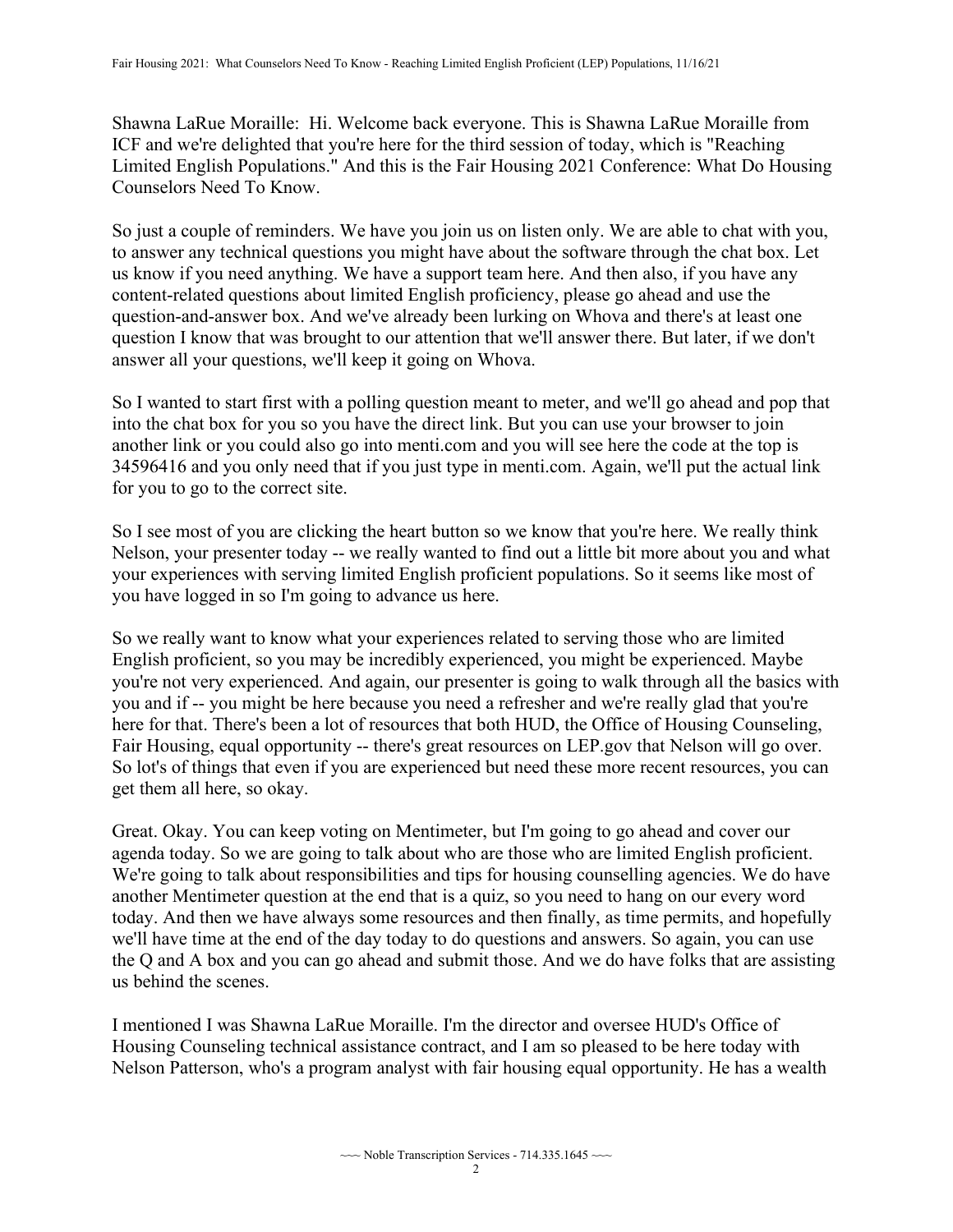of knowledge that he cannot wait to share with all of you. And with that, I'm going to turn it over to Nelson. Nelson, welcome.

 Nelson Patterson: Hello. Thank you so much, Shawna. I'm very excited to be here and join this conference. It's been a great experience working with everybody so far, and I'm just here to share what I know about limited English proficiency.

 Overall, I'm very new to HUD. I started last July in the middle of the pandemic, and so this is -- As Shawna said, my name is Nelson Patterson and I am the language assistance coordinator here at HUD and that basically means I help house staff and the public interact with one another and making sure that we communicate clearly and in languages that everyone can understand. this virtual work environment is all I know so far through HUD. I want to thank you all again for being a part of this conference and we can move onto what exactly limited English proficiency means and who are considered LEP.

So moving forward, who are limited English proficiency individuals? So on the federal interagency website, limited English proficiency at LEP.gov, it defines individuals as people who do not speak English as their primary language and who have limited ability to read, write, speak or understand English. So this is a pretty broad definition which means there are many folks who might fall into this category. For example, an individual may have basic communication skills in English, but when it comes to describing or reading complex issues they might prefer to speak their own, their native language.

And based on the study in 2016 from the American Community Survey, nearly 5.3 million heads of households were considered to be LEP, which is about 4.5 percent of U.S. households. And overall, there are about 25 million persons in the United States or approximately 9 percent, who are considered LEP. LEP does not refer to someone who is bilingual, so just keep that in mind. And so, these are very big numbers. It's important that we really stay kind in our words to make sure that we account for reaching all individuals who might come in contact with this program.

So this is really a nice segue going to out next slide that covers the legal framework around LEP. So you'll see that the legal framework -- there are two main laws that govern LEP rights. The first is Title VI of the 1964 Civil Rights Act and the second is the Executive Order 13166.

We're going to talk a little bit about Title VI first. This prohibits discrimination on the basis of race, color and national origin. National origin and LEP are categorized very similarly. LEP is not explicitly mentioned in the act, but merely all LEP persons are LEP because them or their family members are from a non-English speaking country, so this is something to keep in mind. Therefore, moving on, the act says that we must provide equal services in terms of scope and quality. We cannot unreasonably delay service to LEP individuals and we cannot require LEP persons to provide his or her own interpreter. We must provide them one. And we cannot limit participation in a program because an individual is limited English proficient.

 housing, Project 6 Section 8 PBV funds, and HOME funds. Entities that receive any federal Now Title VI covers all entities that receive Federally financial assistance. This includes public financial assistance are subject to LEP administrative writings.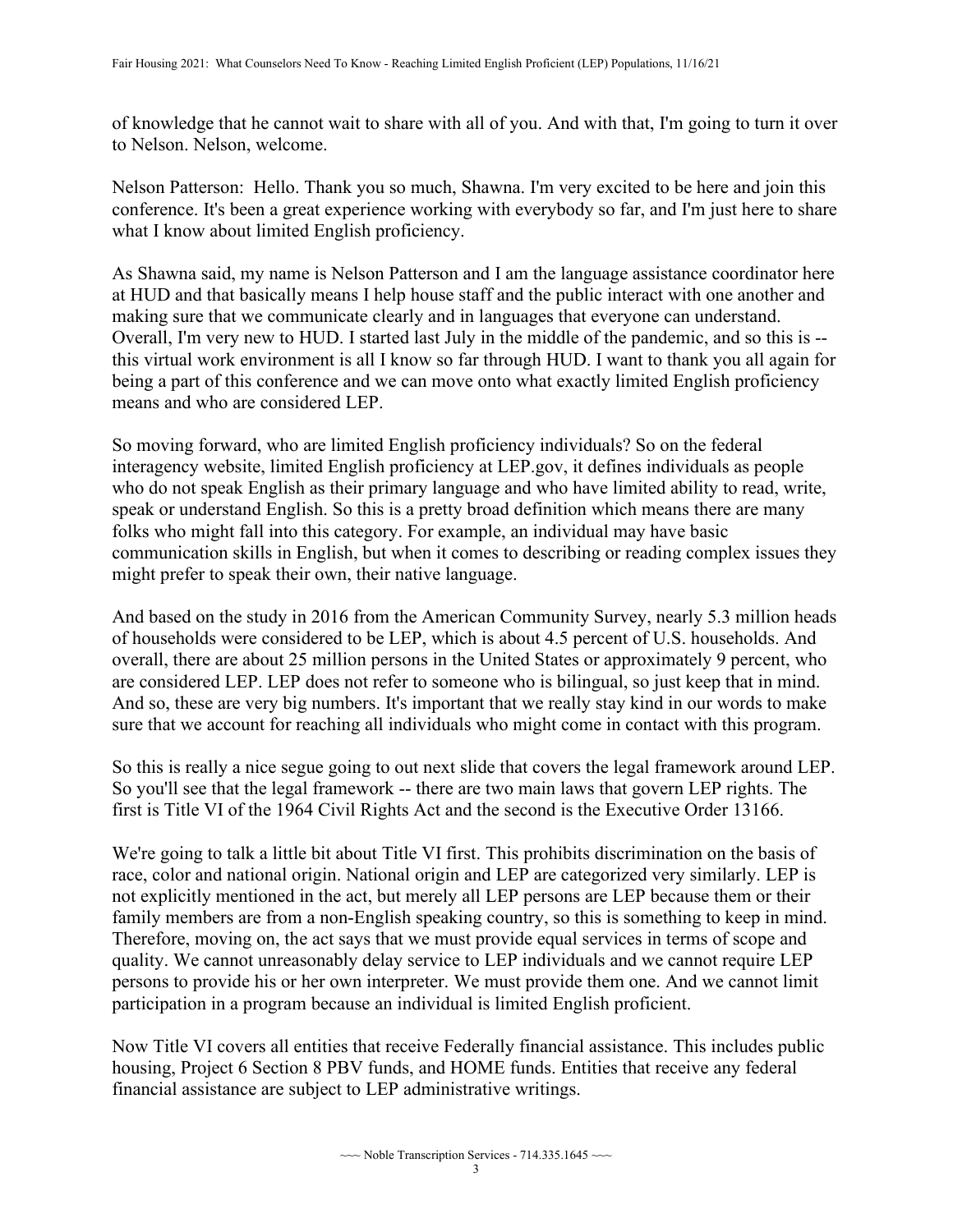Now moving on to what Executive Order 13166 Improving Access to Services for Persons with Limited English Proficiency.

Can you hear me a little better now? Is the audio clearer? If not, I can switch and move to my phone.

Shawna LaRue Moraille: I think you're good, Nelson. Thank you.

 language assistance plans. Through Executive Order 13166, LEP.gov was created and it serves Nelson Patterson: Okay. Great. So Executive Order 13166 affirms the relationship between national origins and limited English proficiency. It orders federal agencies and federal assistance programs to create action plans to ensure language access for LEP persons. It also directs agencies and programs to work with LEP persons and their representatives when creating as a one-stop shop for federal guidance on LEP.

Now I would like to go and start talking about how we can know our LEP community. As we just mentioned, LEP.gov is a great resource that all housing counsellors should explore and become more familiar with and how to reach LEP communities. Through a tool on the website, you can receive mapping tools and it is a quick way to get state and county views on LEP community information.

 So I think now Shawna is going to switch over and we will actually take a quick look at LEP.gov to go over how easy it is to use. So from the language map at LEP.gov, in just a second, quick, you get to see the 2016 map app. The map of the United States appears. And you can click on the state to see the state-level information and zoom in even more to access county information. And you can switch to a table and you can see the percentage of languages, the populations and the languages that they speak. That is very quick and now you have information on your specific region.

Another way to find information is through census.gov. We recently concluded a census last year and the data that they provide on census.gov is most accurate and most up to date. It might be a little harder to find, but there are some pretty good FAQs on their website that can help you find exactly what you're looking for when it comes to LEP populations.

 Now this is also a good segue into the fourth factor analysis and how -- and we mostly covered the first factor in the four-factor analysis, which is the number of LEP persons in an eligible serviced population. This means that you need to know your population and figure out which languages will be most effective for reaching the highest amounts of individuals.

Now the second factor is the frequency with which LEP individuals encounter your programs. And through your own internal tracking services, you can identify programs you have. Through your own tracking services you can identify which programs.

Is there an issue with my microphone? It's pretty -- some people are saying it's pretty muffled.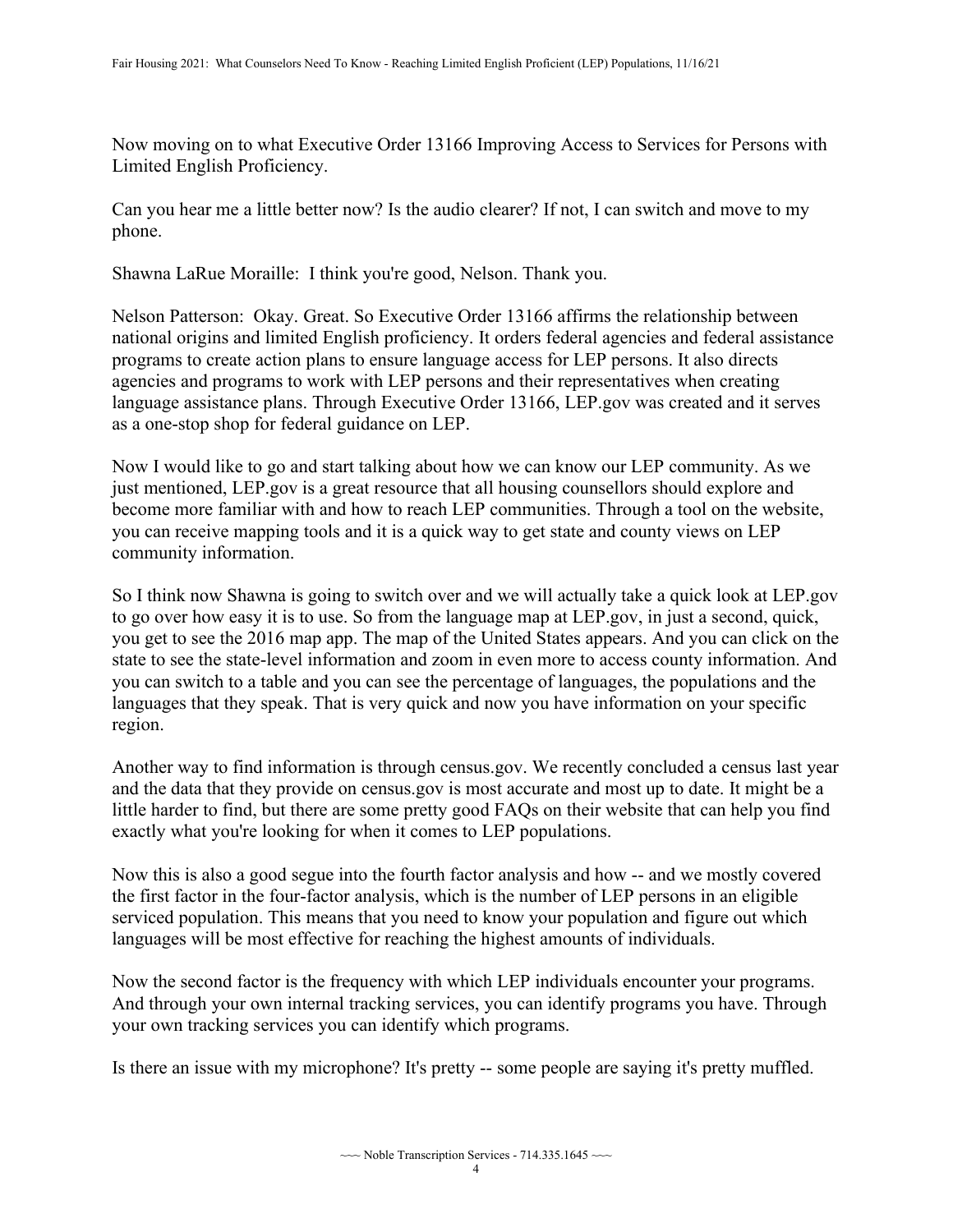Shawna LaRue Moraille: I can hear you just fine. So I think you went out for a second, but I can hear you just fine. It might be folks. I'm sorry about that. There will be a clear recording of this session later.

Nelson Patterson: Okay. All right. Wanted to make sure. Thank you.

So going back to the frequency of LEP individuals in the program, we just have to make sure that we understand our program and making sure that we can reach the highest amount of individuals through the appropriate languages.

Third factor is the major and important services we provide in the program. So we want to focus on which documents, which information is most vital to successfully running our programs and successfully doing our jobs. So if we could conduct an analysis on your programs and view your external-facing documents to determine their importance.

And finally, this may be the most useful factor are the resources available to the recipient and the cost associated with services. So you should determine how much funding can be allocated towards producing these materials in other languages and leverage that with actually conducting the work in translating documents in other languages.

All these factors are examined and compared against, and from doing this four-factor analysis, you will be able to determine which documents, what materials, what information is the most important and making sure that these are translated into the appropriate languages.

Now we're going to go over some responsibilities and tips for getting the most out of what research you have. So these responsibilities go back to the four-factor analysis and making sure the materials are available in the preferred language of your customers. Each person has the legal right to language assistance services, or they have the right to refuse these services.

 hud.gov or also you can find them at LEP.gov and this leads back into the presentation. Through Organizations can assist recipients by downloading I Speak cards, which are available through this link, you will be able to download and print copies of these I Speak booklets that list different languages and help with the individuals who come into your office who may not speak English and they can't fill out and carry the document saying that I do speak this language and I would like to receive assistance.

Notifications should also be placed in languages other than English, letting others know that the services are available for individuals who do not speak English. And having these materials available in the front of your office, where individuals interact with, is the best method of making sure that these materials and information can be accessible for LEP individuals.

Now moving on, we know that not all housing counsellors have the same resources available and some ways to reduce the cost and still provide quality services for your customers is through the referral system. You can refer customers to another agency and it is appropriate for housing counsellors to do so if there is a language that a customer speaks that is not provided at your office. I think we'll be able to show a quick signal of that system at the end of the presentation.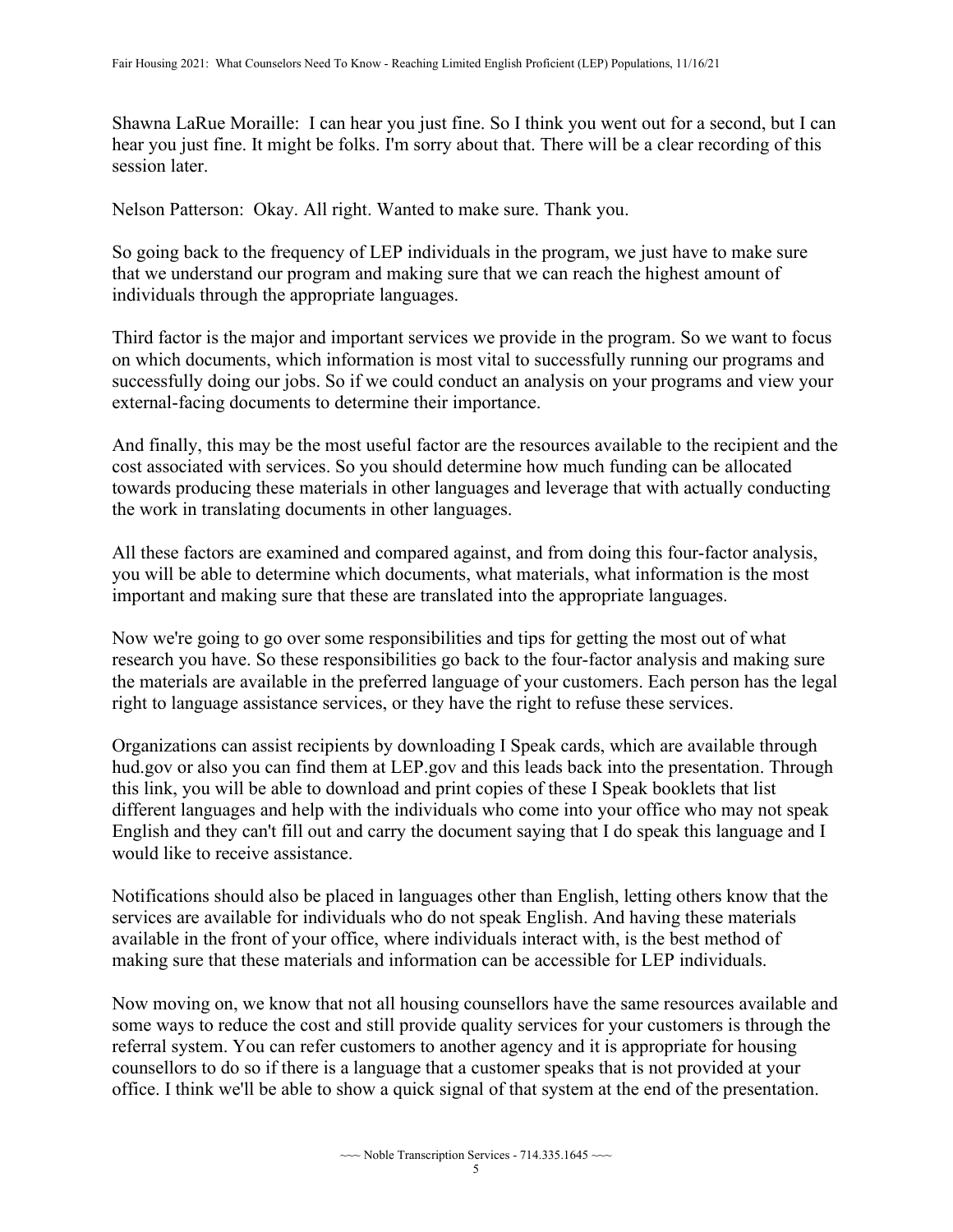So other means of providing information is through having bilingual staff translate the materials, like we were saying before. Staff interpreters or you can have contract interpreters and telephone interpretation services.

 And the last ones are formal agreements with community volunteers. This -- community can properly translate or interpret for another individual. We'll go over booklets in later slides. volunteers are something I think some agencies use where they train bilingual individuals in the community to become interpreters or translate materials. Being an interpreter isn't as easy as it seems, so there has to be some training and some tips for bilingual individuals to know so they

Now on this slide you can see what resources here at HUD we offer to the public. And so, we have government translations. We have telephone interpretation services. We have on-site and virtual interpretation services. We can translate documents into Braille. We can use American Sign Language interpreters.

 Next really is federal TTY programs and we will -- this is more for federal employees so we won't go over that so much.

 customer better prepare and know what they're signing or looking at before reading the whole Now moving onto the next slide, what methods of addressing for translations? So like we said, when it comes to making sure we have the most right documents, we want to make sure that we can have these documents standardized to reduce the translation aids. And this also means we should translate the entire document. We don't want to find ourselves in the position of determining what information should and shouldn't be translation. If we translate one document, it should be the entire document. When it comes to also translating documents, we should think about having a short description of the document in the appropriate language. This helps the document.

Yes. And also, our ASL interpreters are doing a great job. This is something that you always have to be aware of.

I also can provide a statement in various language saying that this document is important and if you do not understand it, we can provide an English -- a copy of the document in your language or we can have someone assist you with understanding the document.

Now moving forward with what are some methods of providing oral interpretation services. Through your referral system, sharing language assistance services can be very useful. Training bilingual staff to act as interpreters, which has to be done through the training because interpretation is a very hard skill to learn, and it takes time to become proficient at it. Through telephonic and video conferencing interpretation services. As I mentioned before, we also have formal agreements with community volunteers and making sure that we can best utilize our funding to create centralized interpretation services. This helps in reducing costs and making sure that you can still provide adequate information for our customers.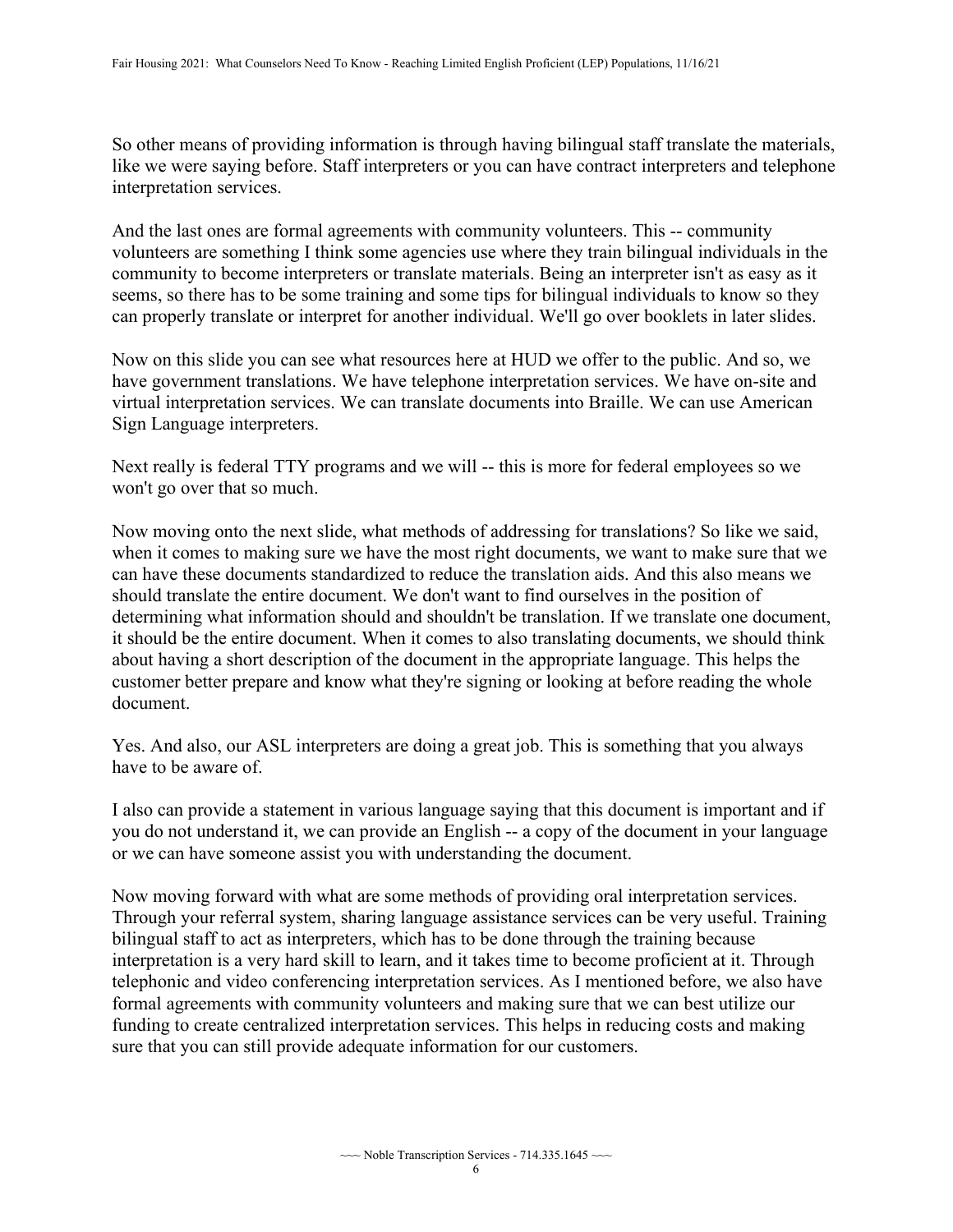Now when we provide notice of language services for individuals who are LEP, it is important that -- I think we move onto the following slide now. It's important that we create documents in the specific language of our customers. Working with grassroots and state-based organizations is one great way to bind LEP individuals who might need assistance or who might not know about the programs that are offered, including common languages on telephone, voice mail, is one way of providing assistance. Also reaching out through notices in local newspapers and non-English speaking radio and television services.

Another way we can really target LEP individuals are by using bilingual staff who can participate in community events and, or residential meetings where there may be LEP individuals. It's always important that we ensure that our websites are as accurate as possible when it comes to letting individuals know that services are available in different languages.

 There's a small section with information in Spanish, but I think it will be -- we are working to Here at one major job I'm working on at HUD is making sure that our common hud.gov website has information available to individuals who may be LEP. Currently, we have information. make sure other languages are also included, where individuals who do not speak English go to the HUD page and can navigate to find information in their appropriate language from the beginning. These are very important. There are things that people oversee, and it is very important that we include these during the production stage of and the planning stage of production and mapping. We should be thinking about targeting LEP individuals throughout the lifecycle of our projects.

Now I'm going to talk a little more about interpreting and what it is. And the goal of an interpreter is to be a conduit, which means that it is the role of an interpreter to only transmit the message between the customer and the employee. It is important to know that among trained interpreters, there often needs to be qualifications about the role of an interpreter. The interpreter is an individual that will not omit words. They will not add, substitute, have additions to the conversation and they will not substitute any words. If there are grammatical errors or there are issues that the interpreter does not understand clearly, they have the right to interrupt and make sure that they understand their job so that they can interpret well and provide clear message for the customer or for the counsellor.

Now, there are other types of roles that an individual may play and there are advocates that are individuals who are there to assist an LEP person in communication that isn't an interpreter. And they're also cultural brokers, which are there to help explain cultural cues or different behaviors of the non-LEP individual. We know that between different countries and dialects and languages, there are different meanings behind certain words and we want to make sure that everyone is on the same page when it comes to getting our messaging across.

 provide. It's important when working with individuals here that we get the name and number of Now when it comes to working with telephonic interpreters, we must gladly -- tips are very similar. So we're going to go to the next slide and look at what the telephonic interpreters can the interpreter, so in case the call drops you are able to call them back. We need to describe the situation to the interpreters for our conversation. We state the goal and the general communication and introduce the client to the interpreter. From here, throughout the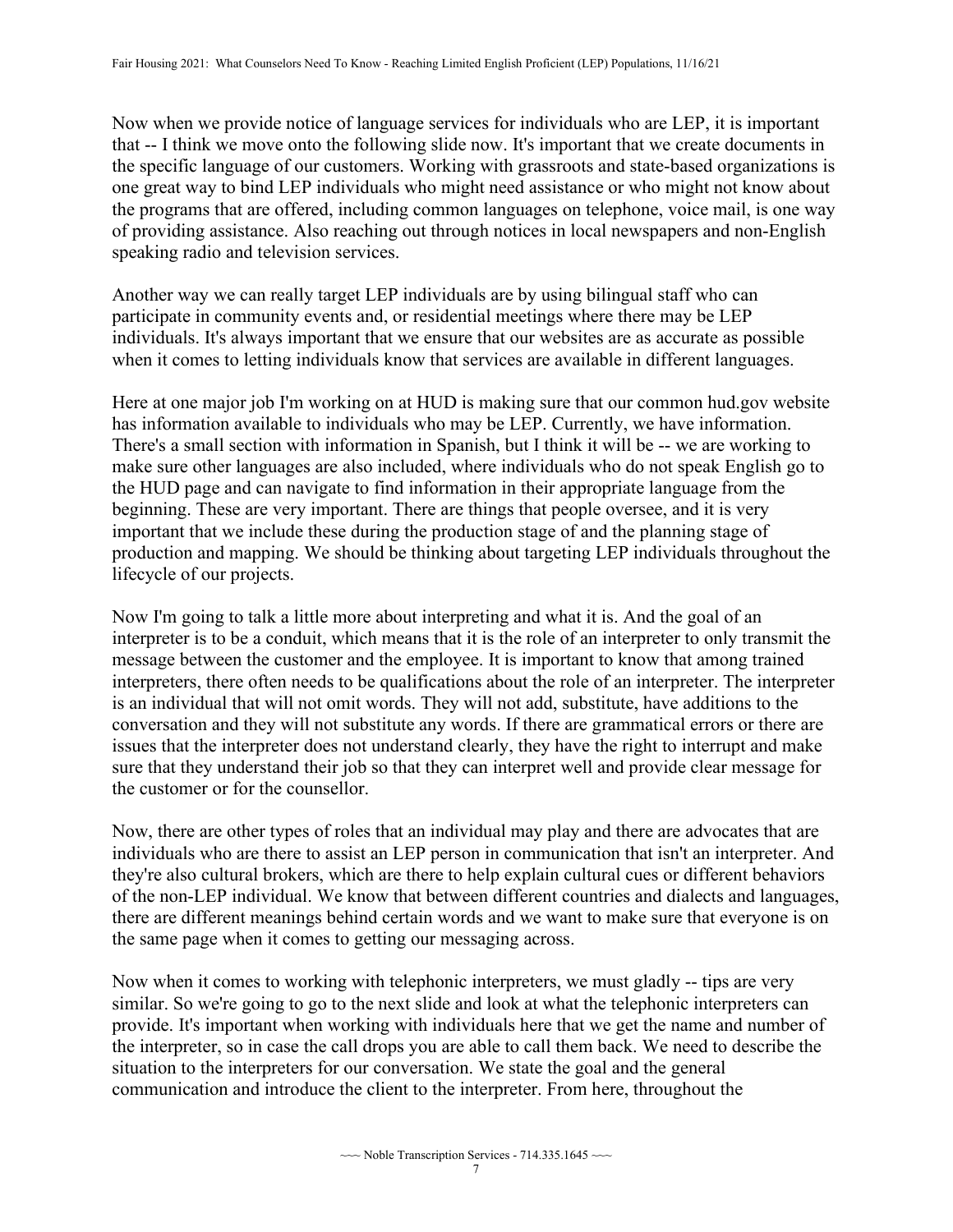conversation, make sure that everyone is on the same page and understands what is being explained. And at the end, we should double-check and make sure that the LEP client is -- had an enjoyable experience and was able to get the information that's needed.

Now I'm going to pass the baton over to Shawna, who is going to explain some more tips with some examples of working with interpreters.

Shawna LaRue Moraille: Thank you so much, Nelson. Appreciate all of your going through the requirements, the executive order, and a lot of the responsibilities and tips. I'm sure a lot of folks learned from what you were able to share just now.

Yeah. So when Nelson and I put together the slide deck, we also thought that it was worth spending a couple of slides here to try to interpret this for you as a housing counselling agency and what you might be doing. So a few of the high points here in terms of tips is that when you're working with the interpreter, it's really important that you tell them they need to interpret everything that is said and also, as Nelson said, what's unsaid too in terms of what is going on culturally with the individual.

And that you really need to make sure that the interpreter uses first person, which is I and we, and second person you. It's really important. Third person may come across. That's when you're talking about she and they and just a lot less personal and just like you're speaking on their behalf, which is not what the interpreter is there to do. They're meant to go through everything with the client that you're working with as much as they can verbatim.

So the interpreter shall use the same grammatical construction as the speaker. They should not omit words or polish or say it a different way than your client, and they should not interrupt or do anything that might be insensitive at all. There might be some really tough situations. I mean, you folks are working with clients everyday that have specific, sensitive areas about their housing situation that might need to be conveyed. It might need to be conveyed in front of other family members. You name it. So all those things need to be conveyed as carefully as possible.

And then no side conversation should be done between the interpreter and the LEP person. I mean you guys are trusted advisors in your field and of course, you usually have their trust. You're just adding a third party here.

So in our example here about Mr. Brown as the interpreter, so you might need to remind Mr. Brown of all of these tips so that when he works with your client, he is going to be able to help you get the right messages across, the right points and things like that with your client.

 you need to is to work with the interpreter and the client can as well -- that you may want to for clarification, okay? Other tips to also keep in mind is that the interpreter should never answer for the LEP person. They really need to keep all the information confidential. And then, what you can do whenever pause periodically. You might want to repeat or have the interpreter provide repeated information, just so you can understand as well and think about the next thing that you need to do, again, in this three-party conversation. You might ask them to slow down or you might ask for clarification, okay?<br>  $\sim$  Noble Transcription Services - 714.335.1645  $\sim$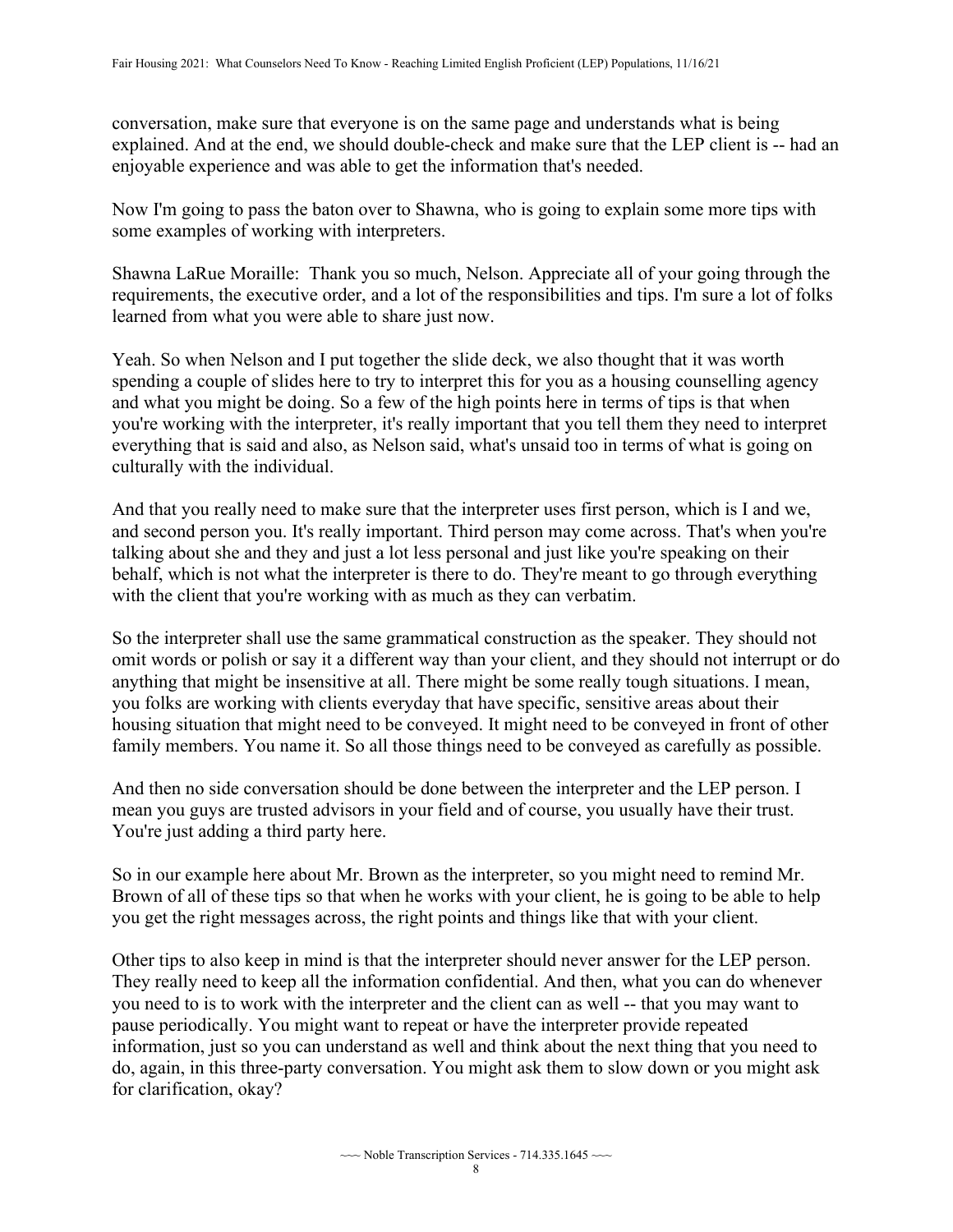really important and that it's something that you have again as housing counsellor -- you're their and if he needs to help clarify or repeat, basically to make sure that you have everything as a So again, when you're working with Mr. Brown, he's your interpreter. You really want to make sure that you know that he knows that this is really sensitive information, that confidentiality is trusted advisor. So really just pay attention to everything that Mr. Brown is interpreting for you counsellor that you need to provide the best service to them.

 And then moving on from the interpreter conversation is when working with your clients -- so it's really important that they understand the role that the interpreter plays and that they are the conduit to make sure that the information is being shared and digested again as part of this threeparty conversation. And then, you may want to encourage them to speak slowly. Speak whenever they need to about like one sentence at a time about what's happening for them. And that we all need to be patient, right, and that everything that needs to be said in that conversation. Things may need to be restated and that's totally fine.

 So in our scenario, Mrs. Thump Fernandez -- she has been working with you as a housing counselling agency for a while but she has -- needs to help communicate with her landlord and prior to this she brought a family member, okay? Which -- we talked about family members earlier and this family member is not the same thing as an interpreter. So the goal is here to make sure that Ms. Fernandez feels comfortable with the interpreter and that she understands what steps she needs to take in order to convey the information because, as you know, unpacking any situation, a housing situation, it's really important that you get all the facts down. What has she done? What has the landlord done in this case? To make sure that you're able to provide her with your best guidance for you guys to figure out what should be done next in terms of her situation.

 since these are -- a lot of these are your tips. Anything else that you would say? So we thought that just a couple of these tips, working with both the interpreter and your client might be really helpful to you. I'll just ask, Nelson, do you have anything that you would add

Nelson Patterson: No. I think you covered everything pretty well. Just remember that this is a hard job. It does not come easy to -- even to the interpreter it is not easy. So we should really work well with these individuals, so thank you. Thank you again.

Shawna LaRue Moraille: Okay. Great. Thanks, Nelson.

 So I do want to switch and just make sure we get in our knowledge checks. I'm going to bring serving LEP persons. So we just want to make sure that -- what are some responsibilities in terms that up in my computer. Same in Mentimeter. And thank you so much for responding in terms of of serving LEP persons? So we have a variety of answers here, so go ahead and take a couple minutes to do that.

 question there, but we also have a couple of questions that we thought we may want to ask And then I also welcome you to go ahead and make sure that you type in any questions that you have into the questions box because we will have time for questions. We have a couple. We have one from Whova that I know we're working on separately. Thank you so much for submitting a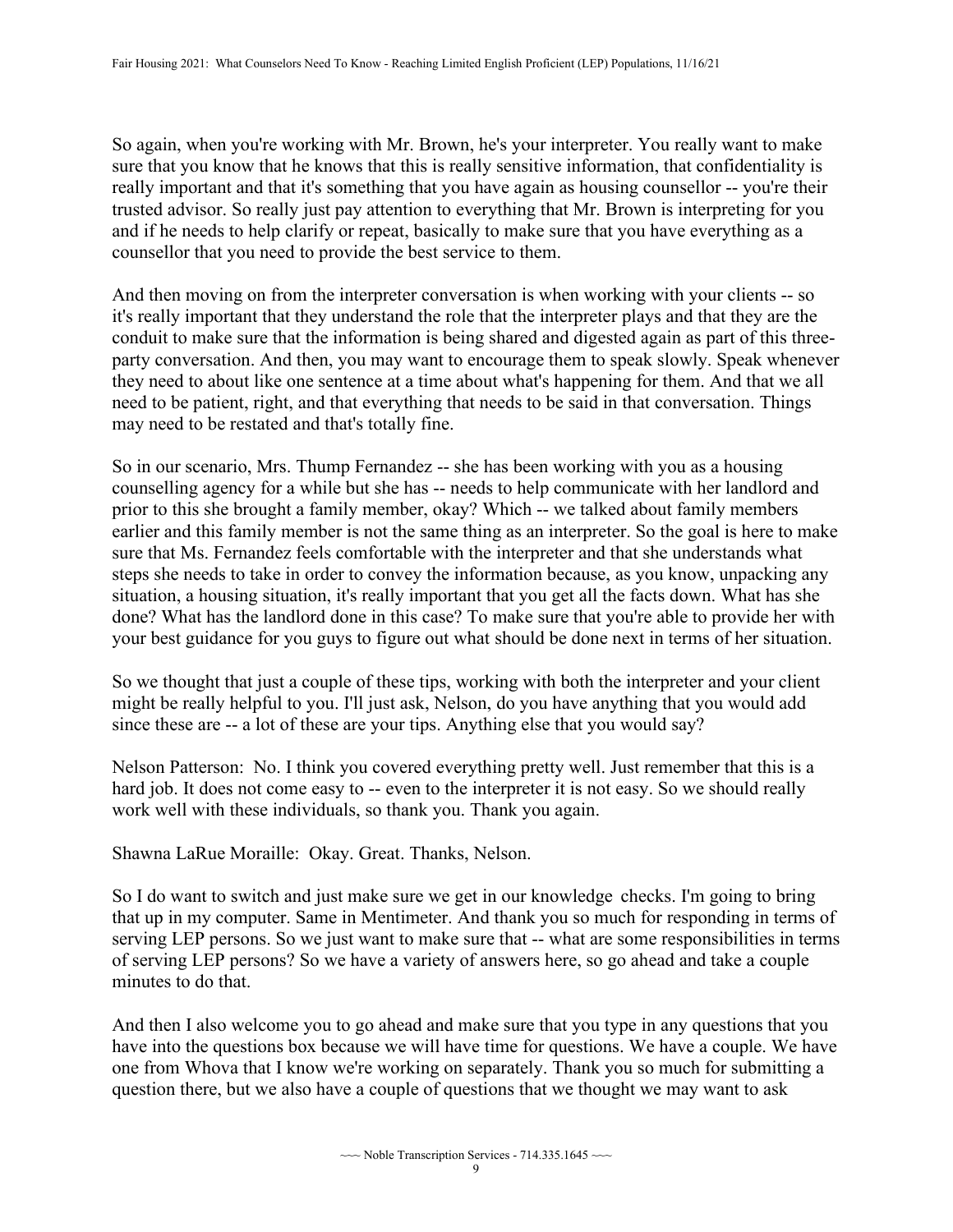Nelson as well and things that you guys might be thinking about these days related to serving those who are limited English proficient.

 ways in which housing counselling agencies can engage. Okay. Great. I feel like we have about So what are some of these responsibilities? Okay. Wow. So no surprise, Nelson. Everyone is choosing all of the above. There's so many different ways that folks can serve through translators, interpreters, agreements with community volunteers. I mean there's so many different half the people responding. Okay. Well now that you know the answer, we will just move on from there.

 exchange -- I apologize. There is an entire limited English proficiency toolkit that we published One thing that I wanted to make sure folks were aware of is that on hud.gov -- sorry. On HUD earlier this fall and it walks through pretty much everything that you need to know in terms of the executive order. It refers to the handbook. It refers to the reporting. Lots of great ideas here in terms of like language services that can be provided, some definitions that are helpful, and what you need to do in terms of your agency. There's a checklist here. There's information on your 9902 reporting and also what are commonly translated documents.

 tips from other organizations here as well. So Nelson went through. There are so many that could be translated. We thought it would be helpful to provide this toolkit that really contextualizes it for you. Some brochures, but definitely disclosure forms, consent forms and the client action plan. Those are the most popular for housing counselling agencies, so wanted to make sure you saw that. And then there's some good

 particularly as Nelson said too that he -- that's part of what he does as part of his role at FHEO. So if you see anything missing or need something translated in different languages, I know at And then I know Nelson covered everything on LEP.gov but we also have quite a number of outreach materials as well on the HUD exchange in multiple languages that I thought might be helpful just to make sure that you see this. And this is just from the front page of the HUD exchange and then limited English proficiency and outreach is included. And then you get the toolkit and you get some outreach materials. And HUD is adding to this compilation all the time, least one person, right? Nelson said they really wanted to find something in Swahili to help their parent help their clients. So I went ahead and just showed the resources here, the toolkit link, etc.

I think I'm going to pause though at this point and I do have Sid Alvarado here who's helping us in the questions box this afternoon and also Nelson. So I'm going to stop sharing for a second and I would just ask -- let's see what's in the questions box that we want to answer today.

Sid Alvarado: Okay. We do have a few questions here. One of them is does the agency have to be a particular size in order for them to comply with LEP requirements? So is there a particular size that the agency has to be?

Shawna LaRue Moraille: Nelson, do you want to take this? I'm going to go ahead and at least share the piece of the toolkit with the thresholds in case that's helpful as you're talking.

Nelson Patterson: Yeah. Can everybody hear me okay?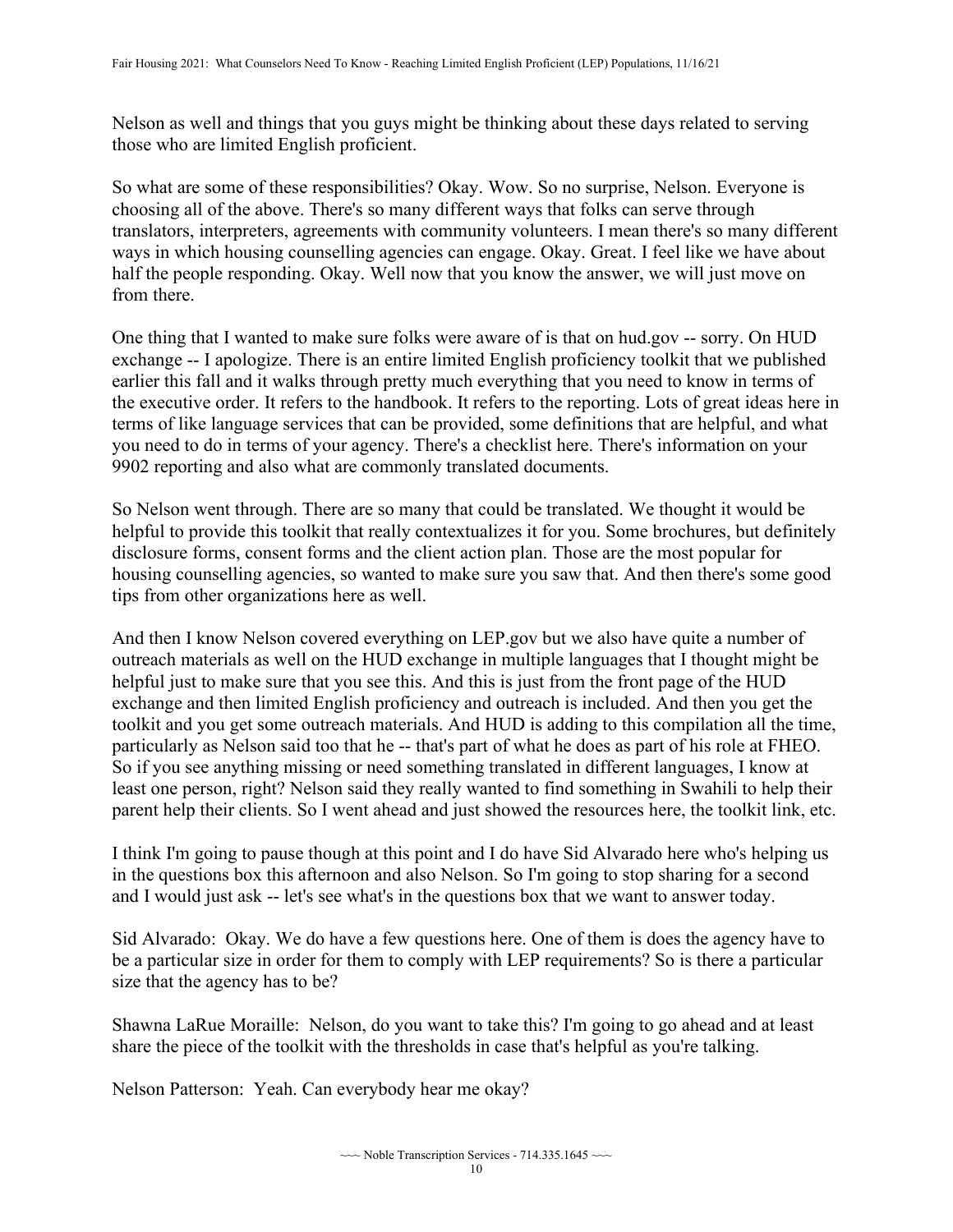## Shawna LaRue Moraille: Yes.

 Nelson Patterson: Okay. Well there aren't exactly that I know of size limits, but it really is based on the population and the community that you are reaching or trying to reach. So you have to do some research and see at your level if there are individuals who are LEP and what languages those are. And then from there you would have to determine what documents and what information you would like to translate. So it really depends on your population and the size of your reach.

 Shawna LaRue Moraille: And also, just to piggyback on that -- and I just provided the link to this particular piece of the toolkit which I find very helpful about when documents need to be translated. But also, don't forget the four-factor analysis that Nelson went through is that you might be looking for your beneficiaries. You might be piggybacking with maybe a consolidated plan organization about who is in your community who is LEP. You can use the map software that we went over earlier that we showed from LEP.gov. And then you are going to see who your beneficiaries are. You're also going to look at your resources. So there's a couple things in that four-factor analysis that you can also lean on.

Sid Alvarado: Thank you so much. Okay. Another question. It seems like there's an agency who -- they have a client that has a minor child that they would like to use to interpret, and the agency would like to know is this something that is allowable if the family insists that they would like to bring in their child to interpret for them?

Shawna LaRue Moraille: So this is one we've thought about, right? Go ahead, Nelson.

 in nature and it is such that we have a trained interpreter provide these services instead of family Nelson Patterson: Yeah. So we strongly discourage having family members or children under the age of 18 act as translators. There are just some topics that may be sensitive or very technical members.

Sid Alvarado: Okay. Thank you. There is a question about group education. This particular question stated that they have been finding it challenging to prove that LEP services are needed in a group education workshop. Is there some guidance that you can give them on that for group education, providing this service for group education?

 Nelson Patterson: I don't know off the top of my head any particular services, but I feel that one way of getting around it could be to use volunteer interpreters, individuals from the community who are bilingual who might want to participate and help these local educational outreach events. This could be one way of making sure that everyone is included, as well as having other volunteers from the community participate. That's one way I believe could be useful.

 Shawna LaRue Moraille: Yeah. Absolutely. And we're really -- I mean we've really been focused on threshold understanding beneficiaries that need your services. You would also look at that for group education. And we know a lot of housing counselling agencies have organizations that they have relationships with or adding more organizations that can help at a volunteer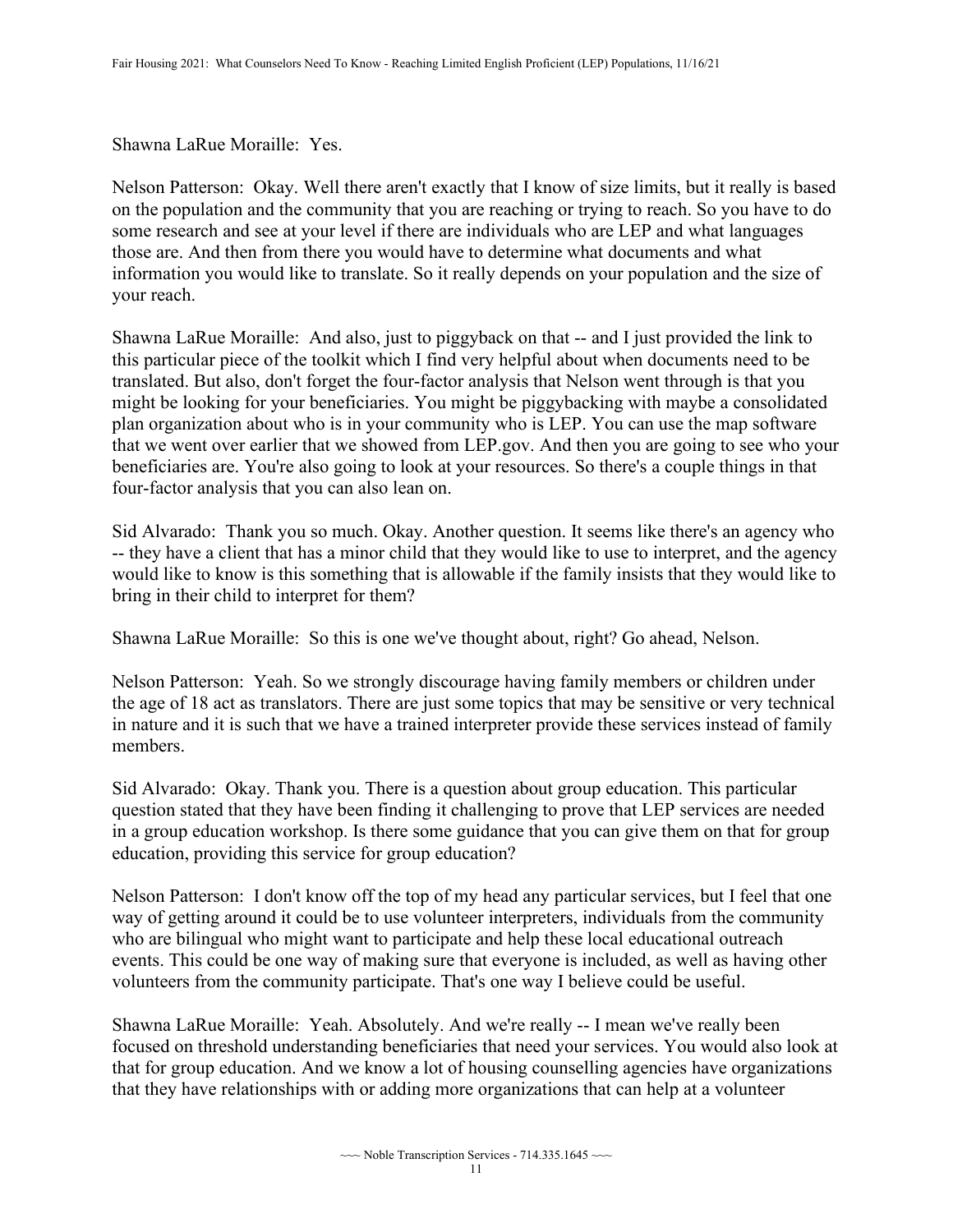capacity, or even in a referral capacity. All of those things could be really helpful. So just kind of keep that in mind. It's getting to know what's available to you in that community and then adding that service to your delivery of group education in your example, or it could also be one-on-one housing counselling as well.

 where agencies can get reputable telephonic or virtual interpretation services available, as well as Sid Alvarado: Thank you. It looks like there's a question that's a common theme and it's about resources. I know that you shared some resources, but it looks like there's a few questions on share in some other resources that agencies can use to help with providing their clients interpreters?

Shawna LaRue Moraille: So I know Nelson, we have to be careful about naming organizations and yeah.

 really just depends on your need and there could be -- there's research out on the online and Nelson Patterson: Yeah. I can't really endorse any organization or company, but there are many reputable companies that do provide translation services. There are some online services, but it information on LEP.gov that can help find reputable service providers.

Shawna LaRue Moraille: And I would also lean on your consolidated plan agency as well. As Nelson mentioned, I mean serving those with LEP is a requirement for other HUD programs such as home programs, the community development block program also known as CDBG and others. They may already have relationships with these type of organizations that you can piggyback on, so I would also say that.

 And then I can say, HUD can't but I can say using any type of Google translate or something like that -- we know that that is not something that folks should be using. There's, in terms of Spanish, there's different words depending on where the person originates from. So it really makes sense to lean on both HUD resources and also folks in your community that you might be able to leverage to provide those interpretation and translator services.

 you would like to chime in because that seems to be another theme as well as what can we do as an agency? We feel like we can't afford this. Where should we go to find financial resources to Sid Alvarado: And the follow-up to that, Shawna, the question that I asked. You just touched on it a little bit. There's been some very specific questions about what types of HUD resources or financial resources are out there to help agencies underwrite the cost that comes with providing an interpreter to clients. So is that something where there's specific -- I know you just mentioned some grants but are there any other grants or anything like that or other financial resources that provide this service?

 that maybe you didn't mention in terms of HUD resources or -- Shawna LaRue Moraille: I know some foundations have been providing additional resources for this type of service. Again, not to name any in particular. I can only say that. Nelson, anything

 Nelson Patterson: I'm not sure. On our website we have documents that have been translated already. We have a lot of promotional materials that are available in different languages. But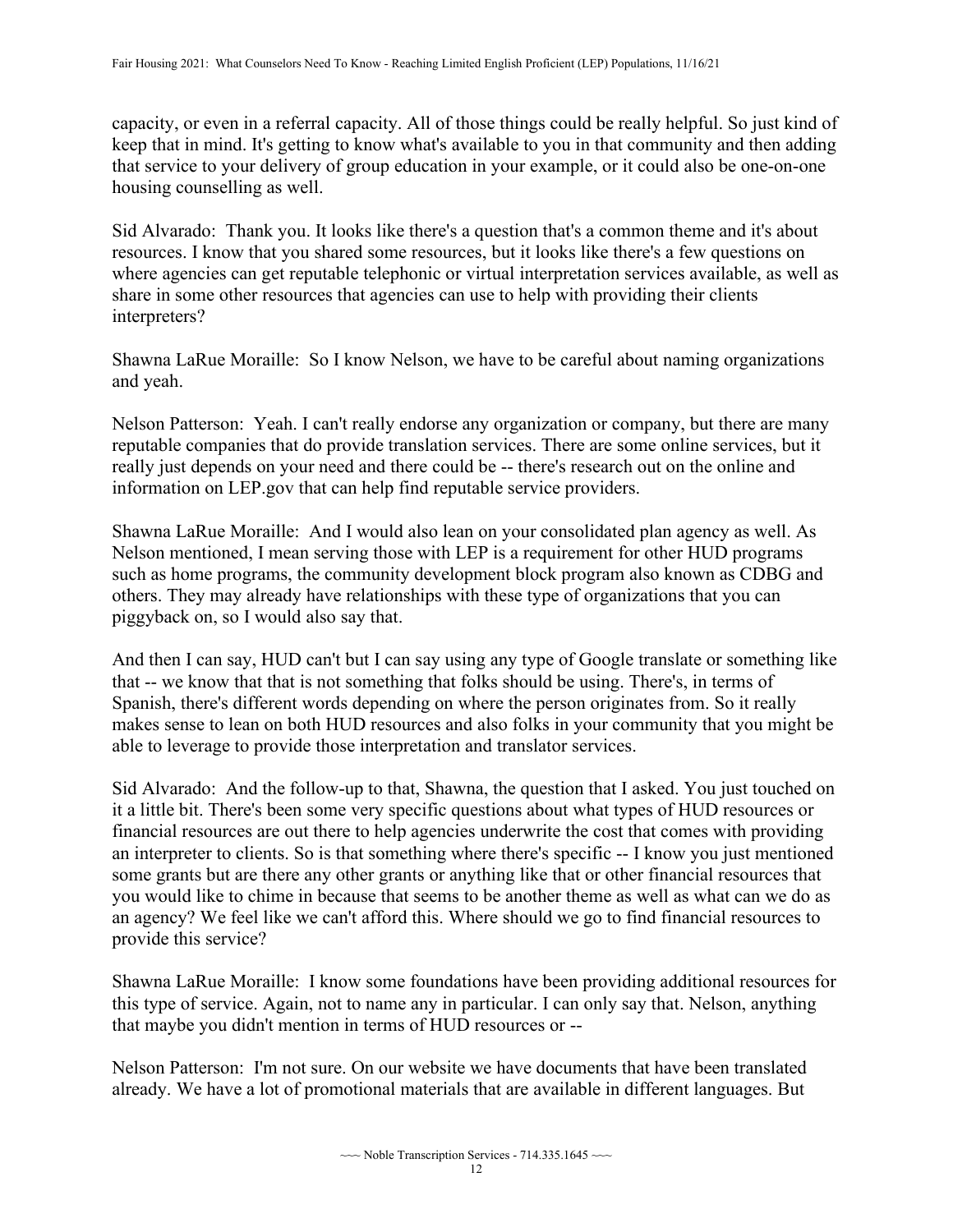outside of that, I'm not sure on additional funding for these types of services that could be available for housing counsellors.

Shawna LaRue Moraille: I do know that both, some of the government-sponsored entities like Freddy Mack and Fanny May have also done some translated documents. I mean I can say that. Also, the Federal Housing Finance Administration, the FHFA, they were constantly adding to their interpretive documents that are available, so I know more is going to come out soon from there. That's what we've heard from HUD's office of housing counselling is there partnership there.

 who you're using on Whova, like there's no prohibition there. We just have to be very careful in We can continue that in particular maybe on Whova and also, agencies, you can share you're terms of who HUD endorses and things like that. They can't endorse private companies and whatnot.

Sid Alvarado: Thanks for providing that clarity, Shawna. And do we have time for another question?

Shawna LaRue Moraille: Sure.

Sid Alvarado: Okay. It seems like there's a few agencies that are saying hey, we have not really encountered LEP clients. What is our responsibility? Should we be going out to do some outreach? What do we need to do to prepare, but as well as if we've not encountered it, is there something that we should be doing to go out and to provide some outreach?

Shawna LaRue Moraille: You want to cover that?

Nelson Patterson: So I think to -- if you're not sure if your population if there are LEP individuals, going back to the LEP map would be a really good start just to make sure that there are folks in your communities that could use the services. I think from there you can determine what languages or where these community members might live or target certain messaging for letting them know that services are available in your language. Those are all good tips for making sure that you can reach and target LEP individuals who may need your services but haven't reached out.

Sid Alvarado: Thank you.

Shawna LaRue Moraille: Sorry. I am going to drop -- I was just searching over here. There are again -- they're growing this at FHFA. There's some mortgage translations. There's a bunch here. I'll just put it in the chat box for everyone just because it's a good place to go. Yes, Sid.

Sid Alvarado: Oh. No problem. It looks like there's a question that's asking when looking for interpreters, are there certain types of qualifications or certifications organizations should be looking for?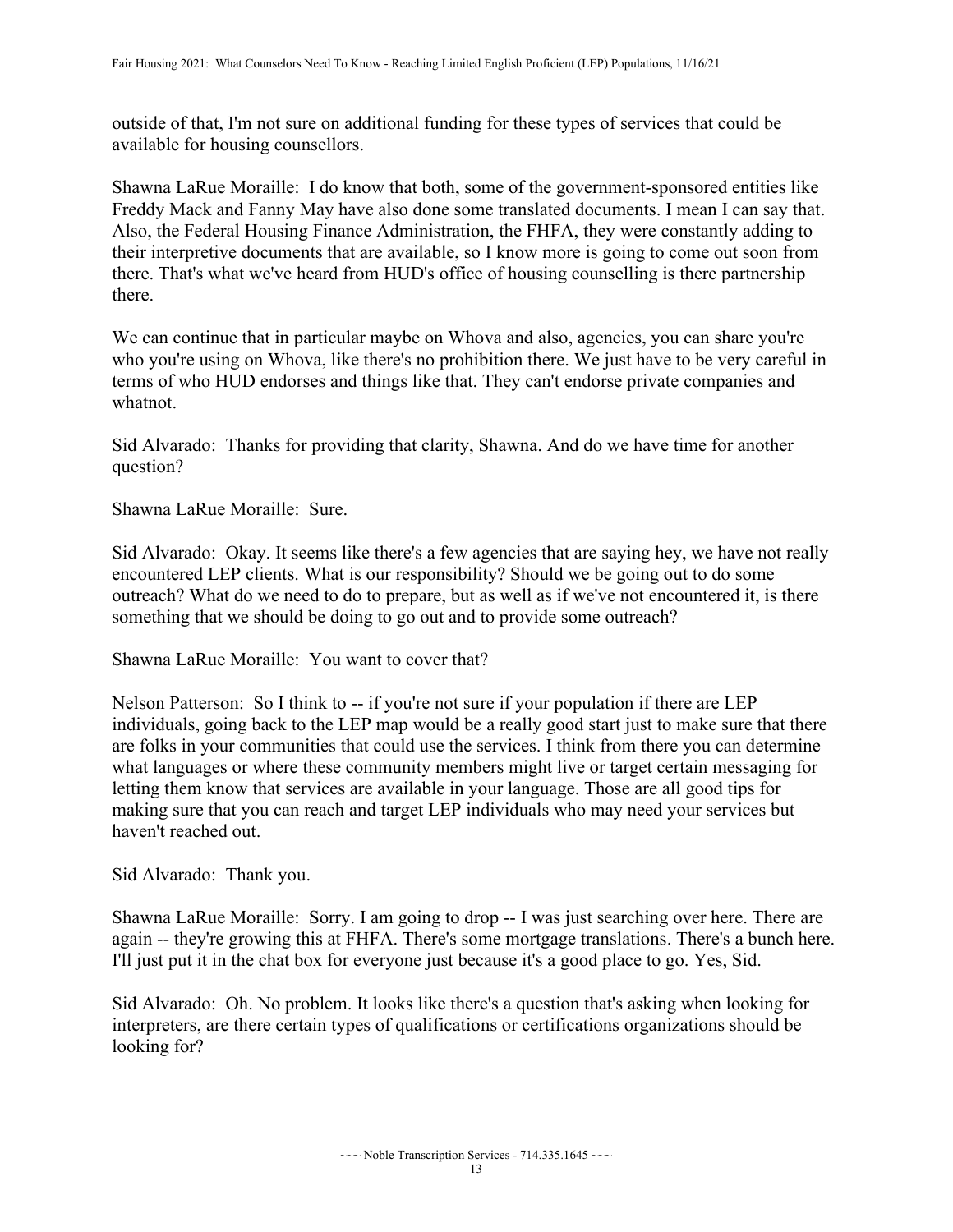at is our language access plan. That is on hud.gov and it's also available on this website, in this people, clients I believe. If not, there are other documents I could -- is it possible to add after the Nelson Patterson: Yes. There are specific qualifications and services. One good resource to look presentation. This was recently published last month and it is our updated language access plan. It has some information on how to develop your plan and also get some information about what presentation we have, upload more documents? I have something I could share that should be fine. It's fine to share. It's just some standard qualifications that interpreters should have.

Shawna LaRue Moraille: Sure.

Nelson Patterson: There are different associations. There are different maybe -- some have a master's degree in interpretation services or there could be other associations that could be very useful for making sure that the client is well-versed in interpreting, providing interpretation services.

 Shawna LaRue Moraille: Okay. Great. Yeah. I think those qualifications, Nelson -- if you want to post them in the community board for LEP that would be helpful. And you can also provide a link. You can do photos and you can do links in Whova and correct me if I'm wrong but I'm pretty sure -- yeah. You can do links. Just can't like upload like a PDF in Whova, not to my knowledge. So totally fine if you want to do that. That's a great question, Sid.

Sid Alvarado: And that concludes the questions that we have at this time.

Shawna LaRue Moraille: Okay. Great. Well after Nelson said that he wanted to just point out the language access plan document, that toolkit, I pasted that in the chat box so you'll see it there but it's also on the slides and hopefully you've downloaded these slides from the HUD exchange website.

So there's a couple of other resources here in terms of -- we linked to the conference which I think we mentioned before that the slides are there. Also, the recordings of this webinar will be there just like the other ones will be there as well. And then if you have anything that you need related to housing counselling, here's the website and also the e-mail address is there.

And we do want you to continue the conversation on Whova and Nelson, myself and others will be lurking and providing you with additional answers. But I really would love for you to share what you're currently doing serving LEP persons. And again, it's totally fine for you to share who you're using for interpretative services, etc.

And I do want to give you a couple minutes back in your day, but I do want to thank you so much, Nelson Patterson, for sharing your expertise and your tips and all the great knowledge that you provided on this particular session. And I would invite everyone back tomorrow. We get started at 12:00 Eastern and we're going to talk about fair housing for those with disabilities. You guys asked a lot of great questions today that we said we'd like to talk about there such as service animals and other type protections for those with disabilities.